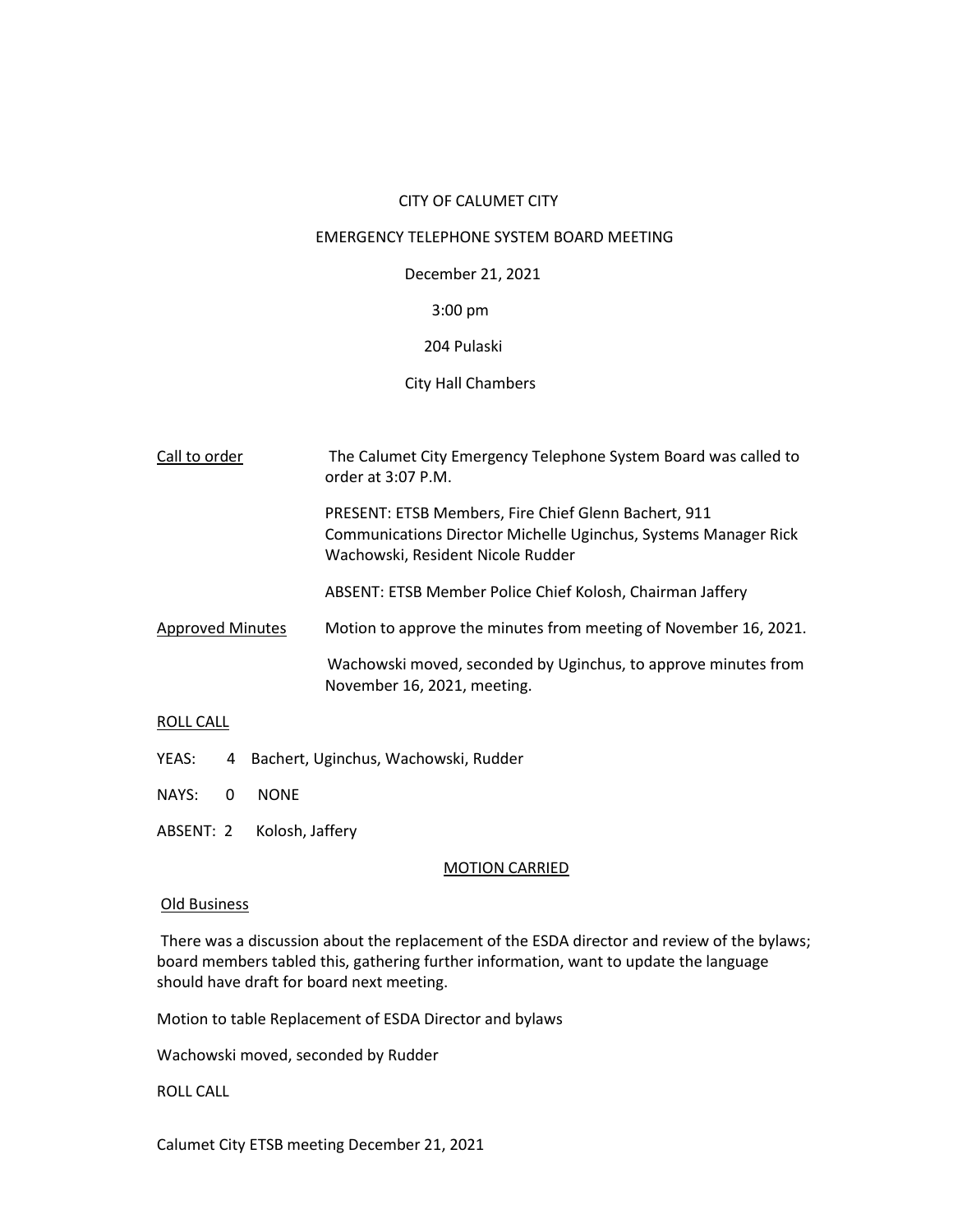- YEAS: 4 Bachert, Uginchus, Wachowski, Rudder
- NAYS: 0 NONE
- ABSENT: 2 Kolosh, Jaffery

#### MOTION CARRIED

#### New Business

Discuss the separation of Central dispatch.

Motion to defer the discussion of the separation of Central Dispatch

Wachowski moved, seconded by Uginchus

#### ROLL CALL

- YEAS: 4 Bachert, Uginchus, Wachowski, Rudder
- NAYS: 0 NONE
- ABSENT: 2 Kolosh, Jaffrey

Nena 9-1-1 Membership renewal in amount \$700.00

Purchase of NIBRS module from Motorola Solutions in amount of \$23,274.64. Uginchus explained the new reporting system required by the FBI.

Renewal of server maintenance for CAD system from VIA Konsolated in amount of \$6,757.00.

Blueline job posting (30 days) \$298.00

Motion to approve the above purchases and have treasure remit payment.

Wachowski moved, seconded by Rudder

ROLL CALL

- YEAS: 4 Bachert, Uginchus, Wachowski, Rudder
- NAYS: 0 NONE
- ABSENT: 2 Kolosh, Jaffrey

### MOTION CARRIED

Treasurer's Report Rudder went over the treasure report. Advised all payments from last meeting were made. Discussed final draw down for the NG9-1-1 grant.